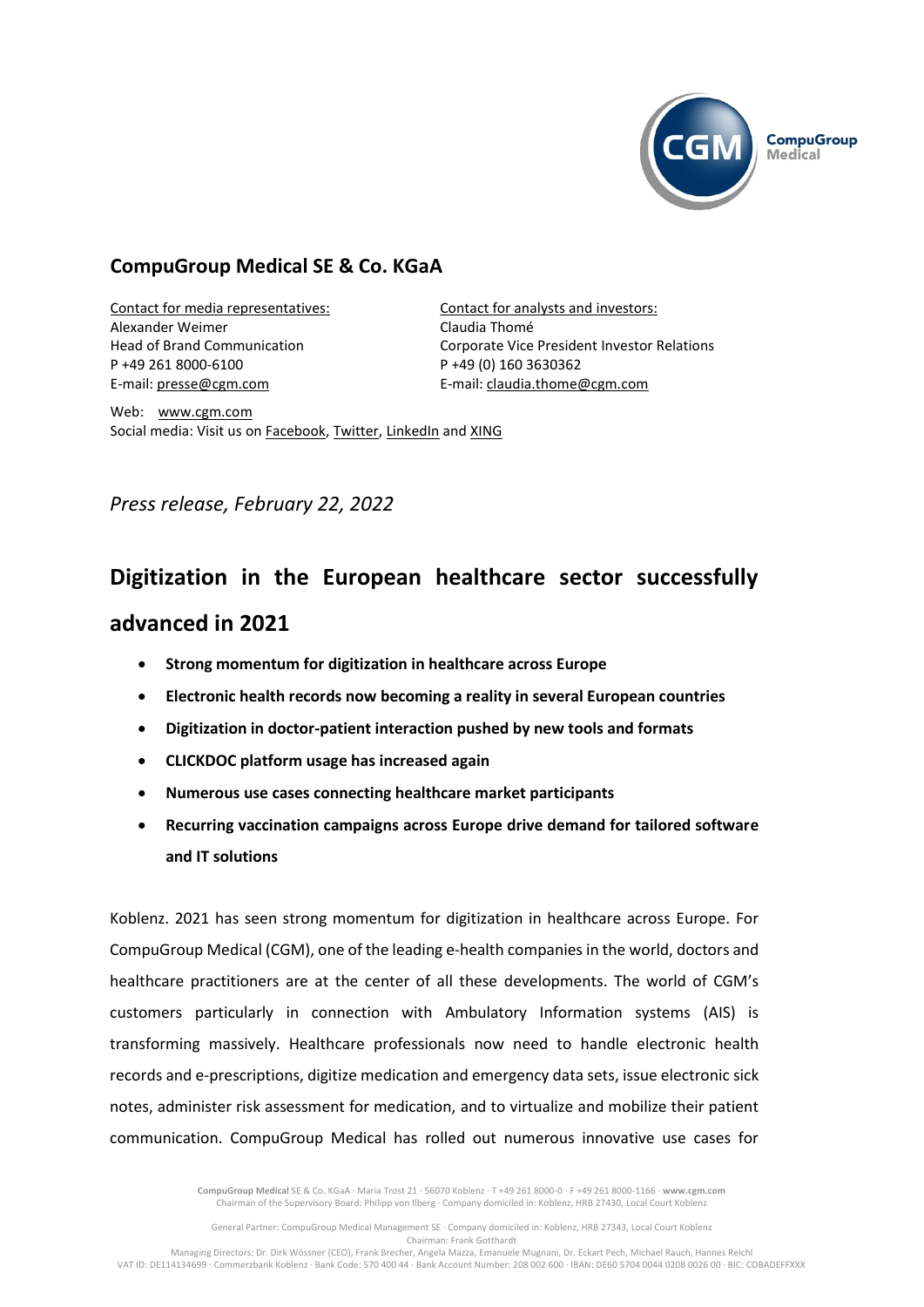

further digitization in 2021 for the first time. The company enables a more digital doctorpatient interaction, the use of e-health records, secure digital communication between healthcare participants and create added value through customer tailored services.

The pandemic has highlighted the need for a more digital patient journey, to allow for an efficient interaction between doctors, patients and other institutions involved. CGM's digital platform CLICKDOC has the potential to serve as the central communication and information hub along the entire patient journey. To enable convenient use, the cloud-based platform CLICKDOC is deeply integrated into the ambulatory information system. In France and Germany, CLICKDOC usage has increased again last year with now more than 9,000 healthcare providers using video consultation. CGM started rolling out the new online calendar at the end of 2021 and has reached around 3,000 healthcare providers in France and Germany.

In several European countries CGM has developed and implemented vaccination modules, solutions to create official vaccination certificates, admin tools and other support functions for doctors and pharmacies, to support customers during the pandemic. In 2021 CGM rolled out more than 100,000 vaccination modules or features to European customers. Across Europe, CompuGroup Medical enables doctors to handle e-health records by providing them with innovative modules and supporting the various rollout processes in each country. In Germany, where electronic health records are in the rollout process, CGM has sold more than 40,000 corresponding software modules. In France, e-health record modules are fully embedded in CGM's 25,000 ambulatory systems and as of last year, French citizens have full access to their digital files. In the Netherlands, the rollout of electronic health records was delayed by the pandemic and is planned to start this year. Due to the strong market position, CGM will benefit from the rollout in the future.

"Moving into 2022, we see continued strong growth prospects for our AIS segment," said Dr. Dirk Wössner, Chief Executive Officer of CompuGroup Medical, "we strive at providing the best services for our customers, doctors and healthcare practitioners across Europe. "

> **CompuGroup Medical** SE & Co. KGaA · Maria Trost 21 · 56070 Koblenz · T +49 261 8000-0 · F +49 261 8000-1166 · **www.cgm.com** Chairman of the Supervisory Board: Philipp von Ilberg · Company domiciled in: Koblenz, HRB 27430, Local Court Koblenz